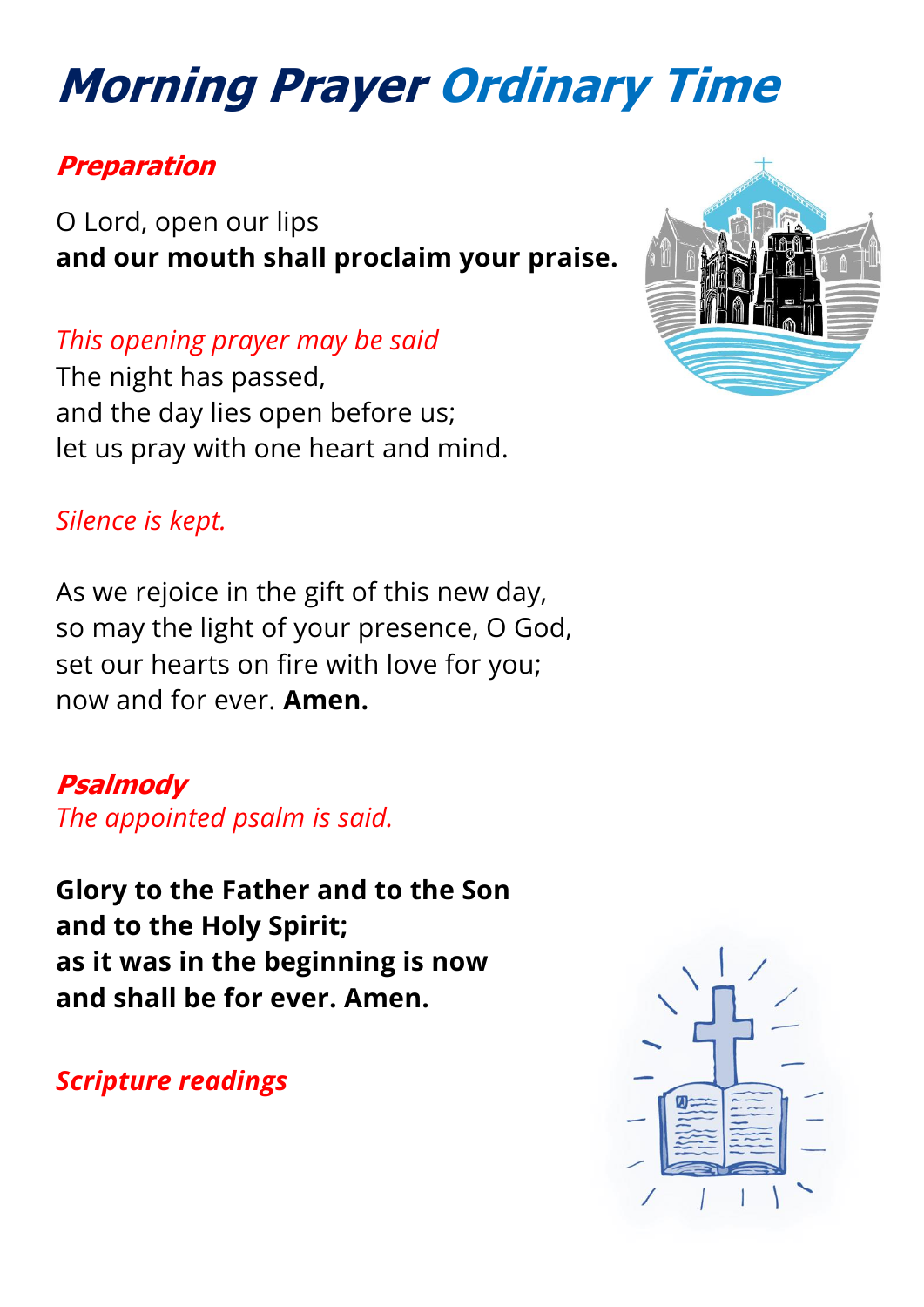Trust in the Lord with all your heart; and be not wise in your own sight. **Trust in the Lord with all your heart; and be not wise in your own sight.** In all your ways acknowledge him and he will make straight your paths. **Trust in the Lord with all your heart.** Glory to the Father and to the Son and to the Holy Spirit. **Trust in the Lord with all your heart; and be not wise in your own sight.**

*from Proverbs 3*

#### *The Benedictus*

- *All* **You have set us free to worship you without fear, holy and righteous in your sight.**
- 1 Blessed be the Lord the God of Israel, who has come to his people and set them free.
- 2 He has raised up for us a mighty Saviour, born of the house of his servant David.
- 3 Through his holy prophets God promised of old to save us from our enemies,

from the hands of all that hate us,

- 4 To show mercy to our ancestors, and to remember his holy covenant.
- 5 This was the oath God swore to our father Abraham: to set us free from the hands of our enemies,
- 6 Free to worship him without fear, holy and righteous in his sight all the days of our life.
- 7 And you, child, shall be called the prophet of the Most High, for you will go before the Lord to prepare his way,
- 8 To give his people knowledge of salvation by the forgiveness of all their sins.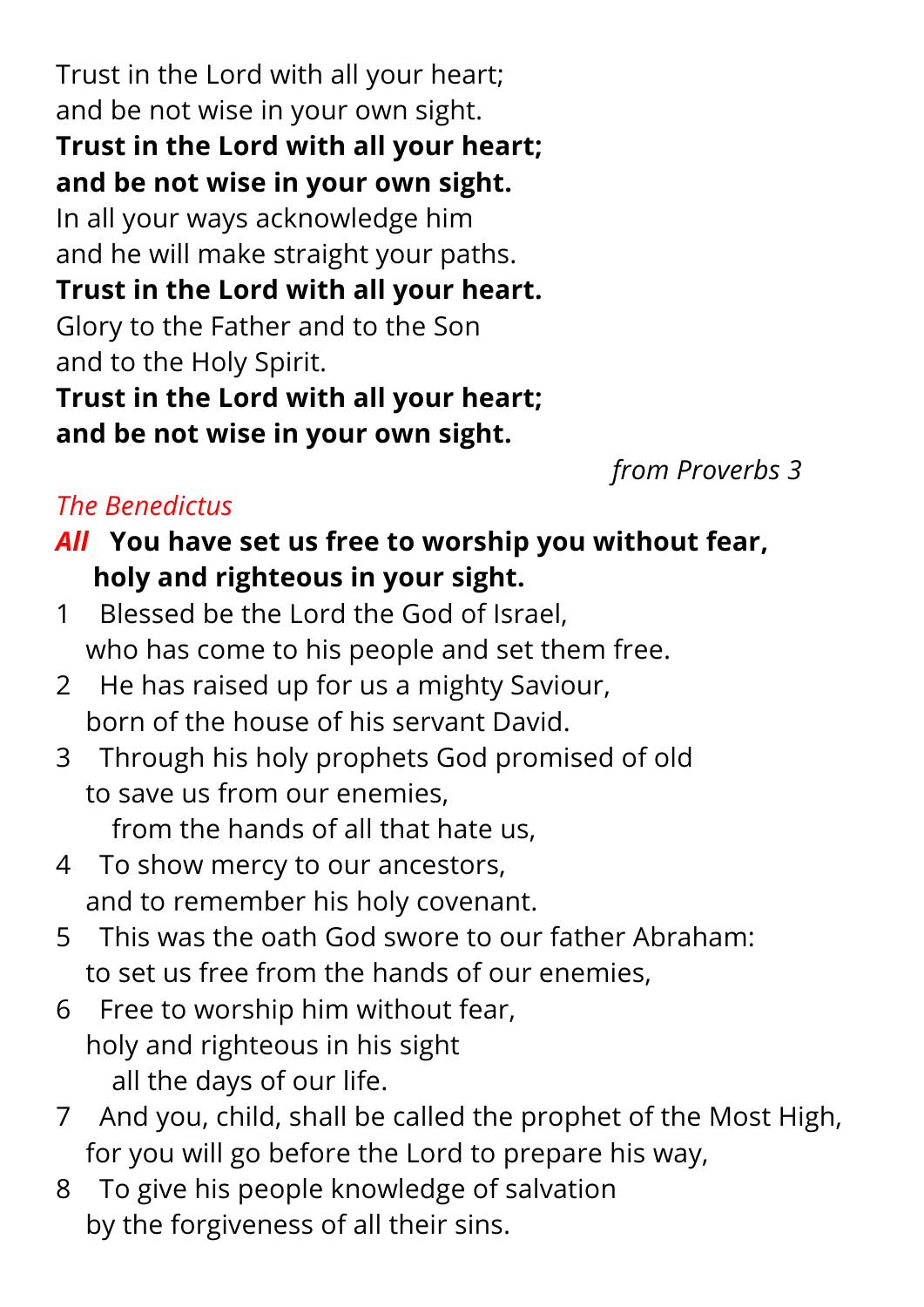- 9 In the tender compassion of our God the dawn from on high shall break upon us,
- 10 To shine on those who dwell in darkness and the shadow of death, and to guide our feet into the way of peace.

*Luke 1.68-79*

**Glory to the Father and to the Son and to the Holy Spirit; as it was in the beginning is now and shall be for ever. Amen.**

**You have set us free to worship you without fear, holy and righteous in your sight.**

### **Prayers**

*Intercessions are offered* Lord, in your mercy **hear our prayer.**

## *(or)*

Lord, hear us. **Lord, graciously hear us.**

*Silence may be kept.*

*The Collect of the day or the following is said*

Lord our God, as with all creation we offer you the life of this new day, give us grace to love and serve you to the praise of Jesus Christ our Lord. **Amen.**